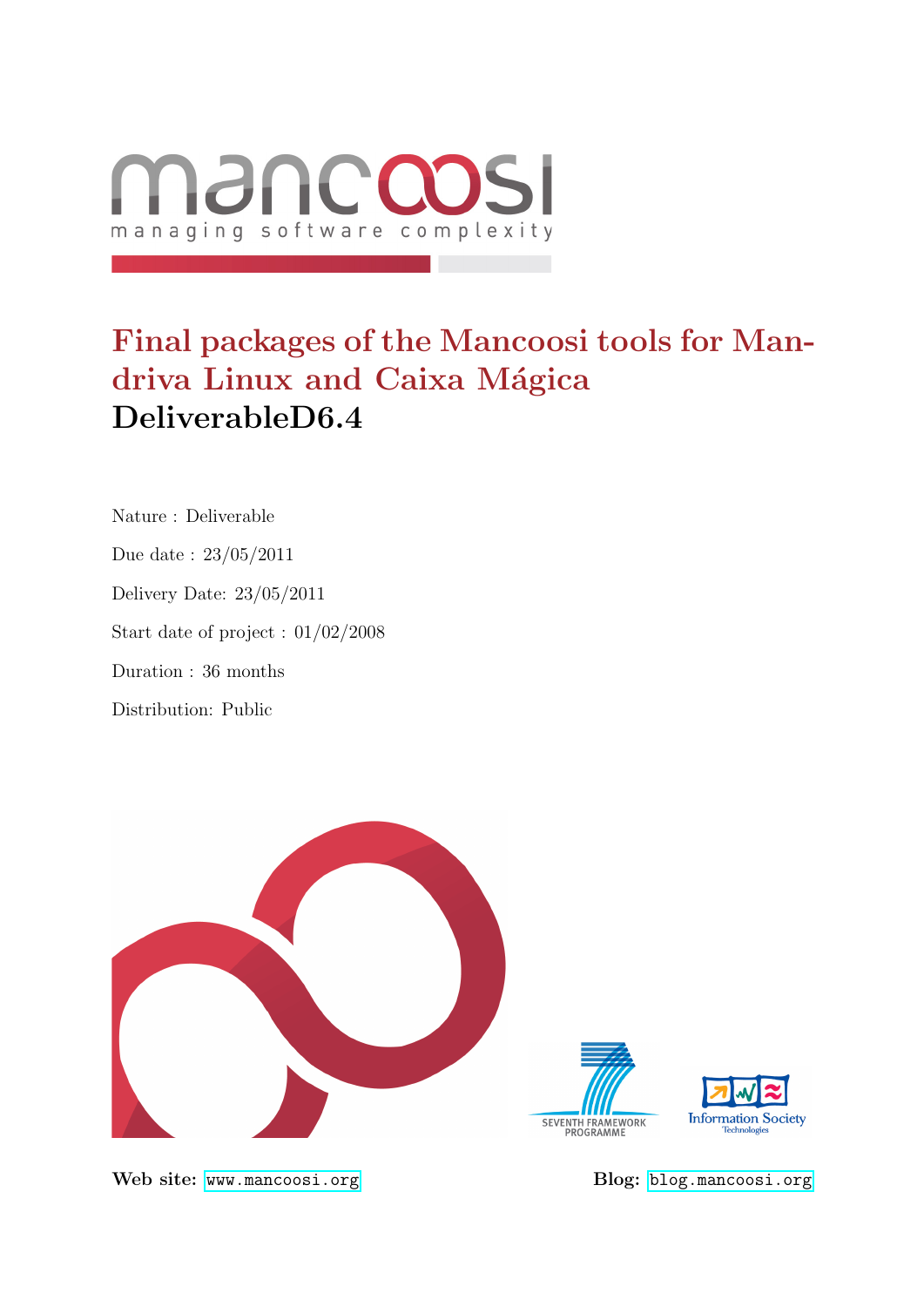

Specific Targeted Research Project Contract no.214898 Seventh Framework Programme: FP7-ICT-2007-1

List of the authors

| Project acronym        | <b>MANCOOSI</b>                                              |
|------------------------|--------------------------------------------------------------|
| Project full title     | Managing the Complexity of the Open Source Infrastructure    |
| Project number         | 214898                                                       |
| Author list            | John Thomson $\langle$ john.thomson@caixamagica.pt $\rangle$ |
|                        | Paulo Trezentos (paulo.trezentos@caixamagica.pt)             |
| Workpackage number     | WP6                                                          |
| Deliverable number     | 4                                                            |
| Document type          | Deliverable                                                  |
| <b>Version</b>         |                                                              |
| Due date               | 23/05/2011                                                   |
| Actual submission date | 23/05/2011                                                   |
| Distribution           | Public                                                       |
| Project coordinator    | Roberto Di Cosmo $\langle$ roberto@dicosmo.org $\rangle$     |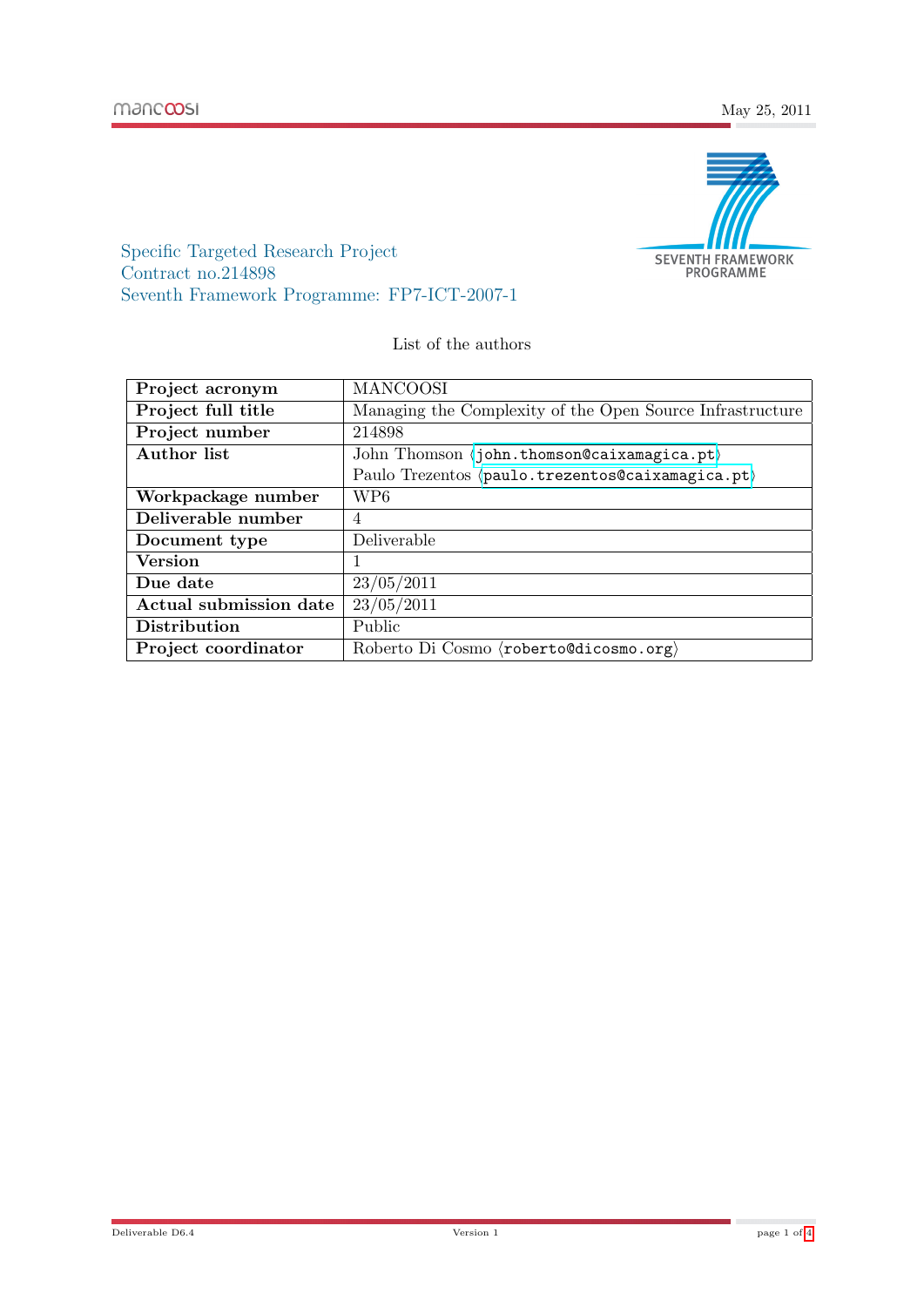## **Contents**

| 1 Introduction         |              |
|------------------------|--------------|
| 2 Apt and RPM packages |              |
|                        |              |
| 2.2                    |              |
| $3$ Pulse $2$          | $\mathbf{R}$ |
| 3.1                    |              |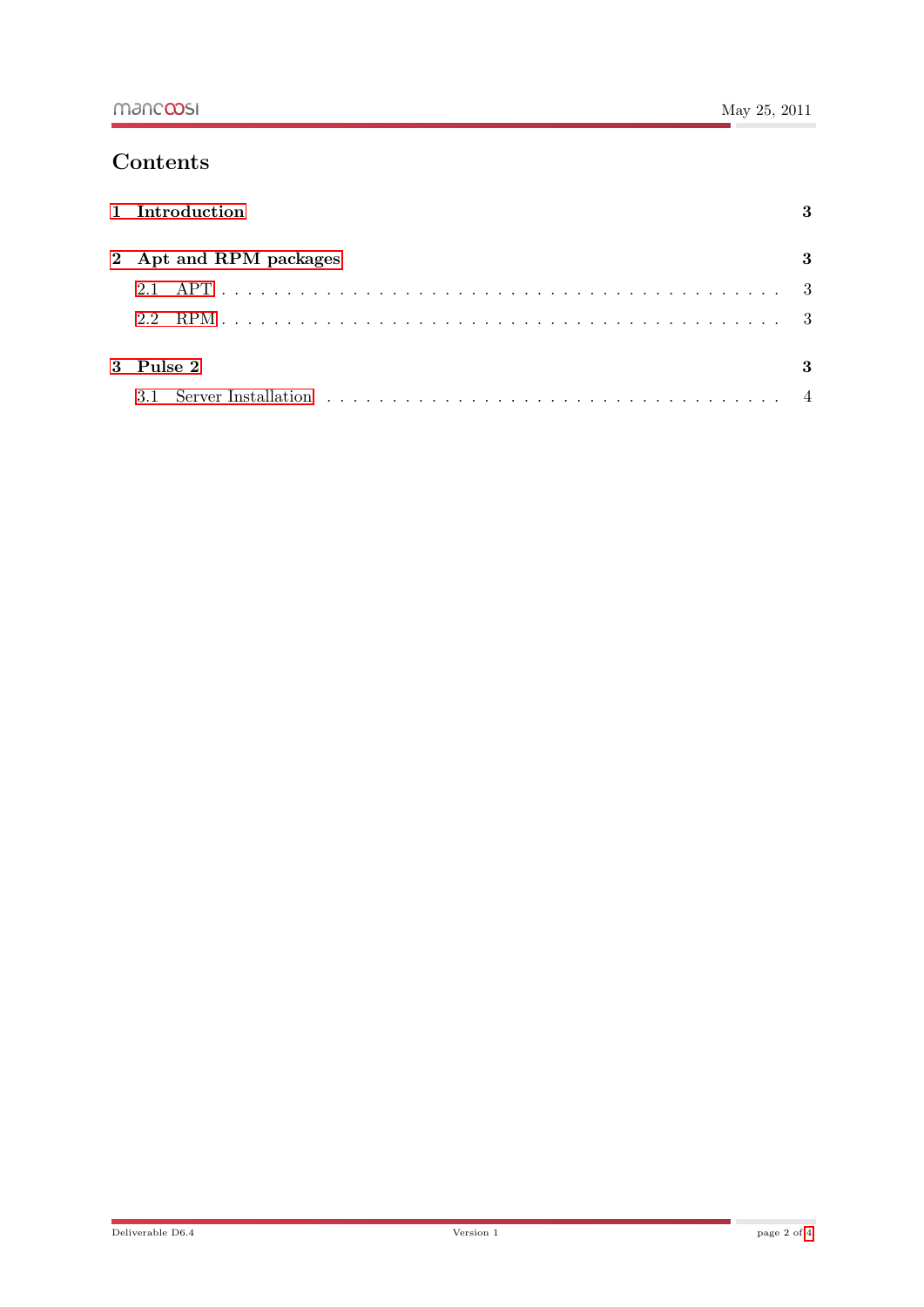### <span id="page-3-0"></span>1 Introduction

This deliverable contains a brief explanation of the software packages developed in the Mancoosi Project together with links to their location.

## <span id="page-3-1"></span>2 Apt and RPM packages

APT and RPM command-line and libraries packages are at the core of Caixa Mágica installation system. APT production versions incorporate rollback features developed in the scope of the MANCOOSI project. It is available in RPM format, to Caixa Mágica users, in the official Caixa Mágica FTP website.

Some unstable features still to be tested, such as DSL, are in FTP development servers and used by some specific clients. As they become more stable, we plan to integrate them in the new versions of Linux Caixa Mágica and in our production FTP. Even current versions of Linux Caixa Mágica will benefit from them as they retrieve updates. As free software, both packages (APT and RPM) are available in binary and source format.

#### <span id="page-3-2"></span>2.1 APT

[http://ftp.caixamagica.pt/15/oficial/SRPMS/main/release/apt-0.5.15lorg3.94pt-37](http://ftp.caixamagica.pt/15/oficial/SRPMS/main/release/apt-0.5.15lorg3.94pt-37xcm15.src.rpm)xcm15. [src.rpm](http://ftp.caixamagica.pt/15/oficial/SRPMS/main/release/apt-0.5.15lorg3.94pt-37xcm15.src.rpm)

[http://ftp.caixamagica.pt/15/oficial/i586/media/main/release/apt-0.5.15lorg3.94](http://ftp.caixamagica.pt/15/oficial/i586/media/main/release/apt-0.5.15lorg3.94pt-37xcm15.i586.rpm)pt-37xcm15. [i586.rpm](http://ftp.caixamagica.pt/15/oficial/i586/media/main/release/apt-0.5.15lorg3.94pt-37xcm15.i586.rpm)

[http://ftp.caixamagica.pt/15/oficial/x86\\_64/media/main/release/apt-0.5.15lorg3.](http://ftp.caixamagica.pt/15/oficial/x86_64/media/main/release/apt-0.5.15lorg3.94pt-37xcm15.x86_64.rpm) [94pt-37xcm15.x86\\_64.rpm](http://ftp.caixamagica.pt/15/oficial/x86_64/media/main/release/apt-0.5.15lorg3.94pt-37xcm15.x86_64.rpm)

#### <span id="page-3-3"></span>2.2 RPM

```
http://ftp.caixamagica.pt/15/oficial/SRPMS/main/release/rpm-4.6.0-14xcm15.src.rpm
```

```
http://ftp.caixamagica.pt/15/oficial/i586/media/main/release/rpm-4.6.0-14xcm15.
i586.rpm
```

```
http://ftp.caixamagica.pt/15/oficial/x86_64/media/main/release/rpm-4.6.0-14xcm15.
x86_64.rpm
```
#### <span id="page-3-4"></span>3 Pulse 2

Pulse 2 is a software developed originally by Mandriva and Caixa Mágica has done some development on Pulse 2 for some corporate clients. From that background, we integrated APT DSL rollback creating a new section for that purpose. As a Python platform, Pulse 2 is Linuxdistribution agnostic and can be used in other Linux versions, like Red Hat, CentOS and SuSE, Pulse 2 source is available as RPM and tarball from our servers. Although Mandriva did not participate in the final effort of packaging, the previous joint work in the first years of the